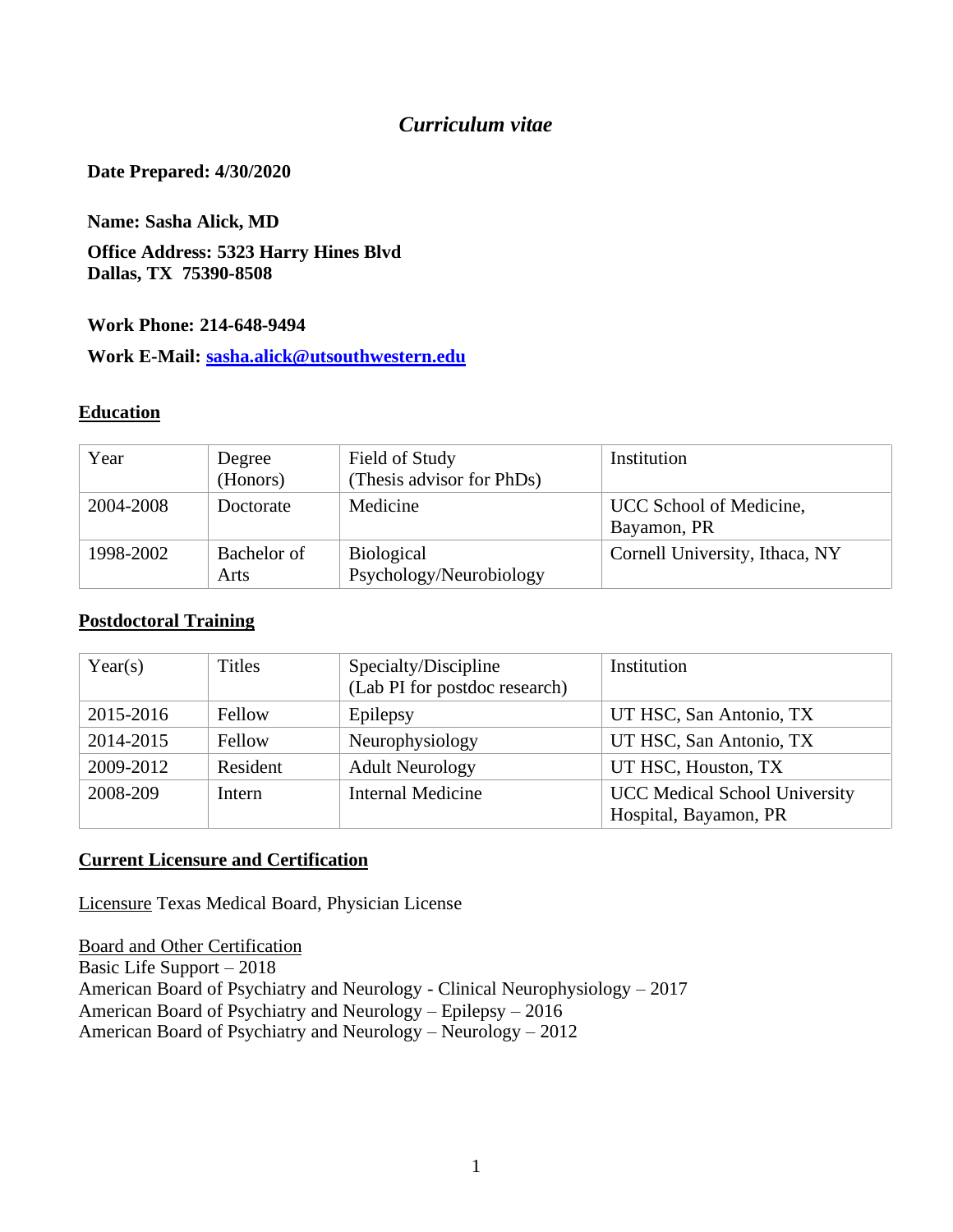# **Faculty Academic Appointments**

| Year(s)      | Academic Title             | Department                          | <b>Academic Institution</b>    |
|--------------|----------------------------|-------------------------------------|--------------------------------|
| 2016-Present | <b>Assistant Professor</b> | Neurology $\&$<br>Neurotherapeutics | UT Southwestern Medical Center |

### **Appointments at Hospitals/Affiliated Institutions**

| Past         |                            |                                         |                                               |
|--------------|----------------------------|-----------------------------------------|-----------------------------------------------|
| Year(s)      | <b>Position Title</b>      | Department/Division                     | Institution                                   |
| 2012-2016    | Neuro-Hospitalist          | Neurology                               | Methodist Hospital System,<br>San Antonio, TX |
| 2012-2016    | Neuro-Hospitalist          | Neurology                               | Baptist Hospital System,<br>San Antonio, TX   |
| 2010-2012    | Physician Coach            | <b>Health Information</b><br>Management | Memorial Hermann System,<br>Houston, TX       |
| Current      |                            |                                         |                                               |
| Year(s)      | <b>Position Title</b>      | Department/Division                     | Institution                                   |
| 2016-Present | <b>Assistant Professor</b> | Neurology/Epilepsy                      | ZLH/CUH/Parkland                              |

#### **Major Administrative/Leadership Positions**

| Year(s)        | <b>Position Title</b>                                                                                                       | Institution                          |
|----------------|-----------------------------------------------------------------------------------------------------------------------------|--------------------------------------|
| 2018-Present   | Clinical Epilepsy – Magnetic Source<br><b>Imaging (MEG Program Clinical</b><br>Neurophysiology/Epilepsy Co-Director)        | UT Southwestern Medical Center       |
| 2018-Present   | Frontiers in Medicine Course Co-<br>Director                                                                                | UT Southwestern Medical Center       |
| 2018-Present   | <b>Adult Dietary Therapies for Epilepsy</b><br>Program Head and Protocol Creation<br>with RD Kathleen Eustace               | UT Southwestern Medical Center       |
| April-May 2020 | FiM Behavioral & Neuromedicine Co-<br>Director & Individual Neurology<br>Lectures for 2 <sup>nd</sup> year Medical Students | UT Southwestern, Virtual Course      |
| 2020-current   | <b>Texas MEG Consortium Founding</b><br>Member                                                                              | Consortium of al MEG Center in Texas |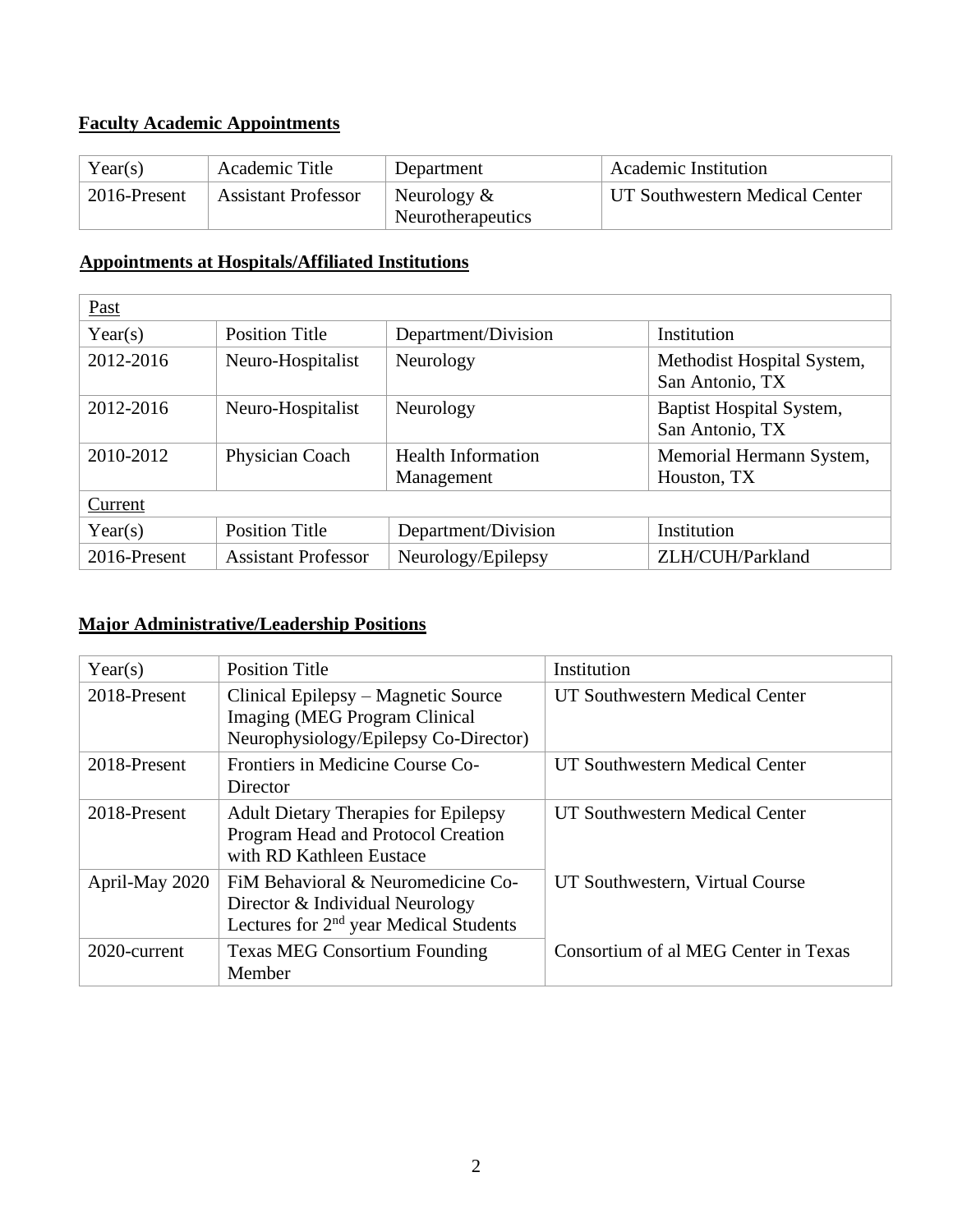# **Committee Service (***Member, unless noted otherwise)*

| Year(s)                       | Name of Committee<br>Institution/Organization                                                          |                                                            |  |
|-------------------------------|--------------------------------------------------------------------------------------------------------|------------------------------------------------------------|--|
| <b>UTSW</b>                   |                                                                                                        |                                                            |  |
| 2018-Present                  | <b>Neurology Policy Committee</b>                                                                      | UT Southwestern Medical Center                             |  |
| 2016-Present                  | Wada Taskforce Committee, Co-Chair                                                                     | UT Southwestern Medical Center                             |  |
| <b>State/Regional</b>         |                                                                                                        |                                                            |  |
| 2017-Present                  | Member of the Professional Advisory Board                                                              | <b>Epilepsy Foundation of Texas</b>                        |  |
| <b>National/International</b> |                                                                                                        |                                                            |  |
| 2018-Present                  | Scientific Committee – Planning yearly<br>scientific symposium: Abstract review for<br>annual meeting. | <b>American Epilepsy Society</b>                           |  |
| 2018-Present                  | Member of The Epilepsy Study Consortium                                                                | <b>TESC</b>                                                |  |
| 2020-Current                  | Membership Committee Official                                                                          | <b>American Clinical Neurophysiology</b><br>Society (ACNS) |  |

#### **Professional Societies**

| Dates        | Society Name, member                                   |
|--------------|--------------------------------------------------------|
| 2014-Present | <b>American Clinical Neurophysiology Society</b>       |
| 2014-Present | <b>American Epilepsy Society</b>                       |
| 2009-Present | American Academy of Neurology                          |
| 2009-Present | <b>Texas Neurological Society</b>                      |
| 2004-Present | <b>American Medical Association</b>                    |
| 2018-Current | <b>American Clinical MEG Society</b>                   |
| 2018-Current | Southern Epilepsy & EEG Society                        |
| 2020-2021    | President Elect of the Southern Epilepsy & EEG Society |
| 2021-2022    | President of the Southern Epilepsy & EEG Society       |

### **Editorial Activities**

| Year(s)       | Journal Name                                         |
|---------------|------------------------------------------------------|
| Peer Reviewer |                                                      |
| 2018-Present  | Practical Neurology (ad-hoc review)                  |
| 2019-Present  | Epilepsy & Behavior Co-Review (Dr. Leeman-Markowski) |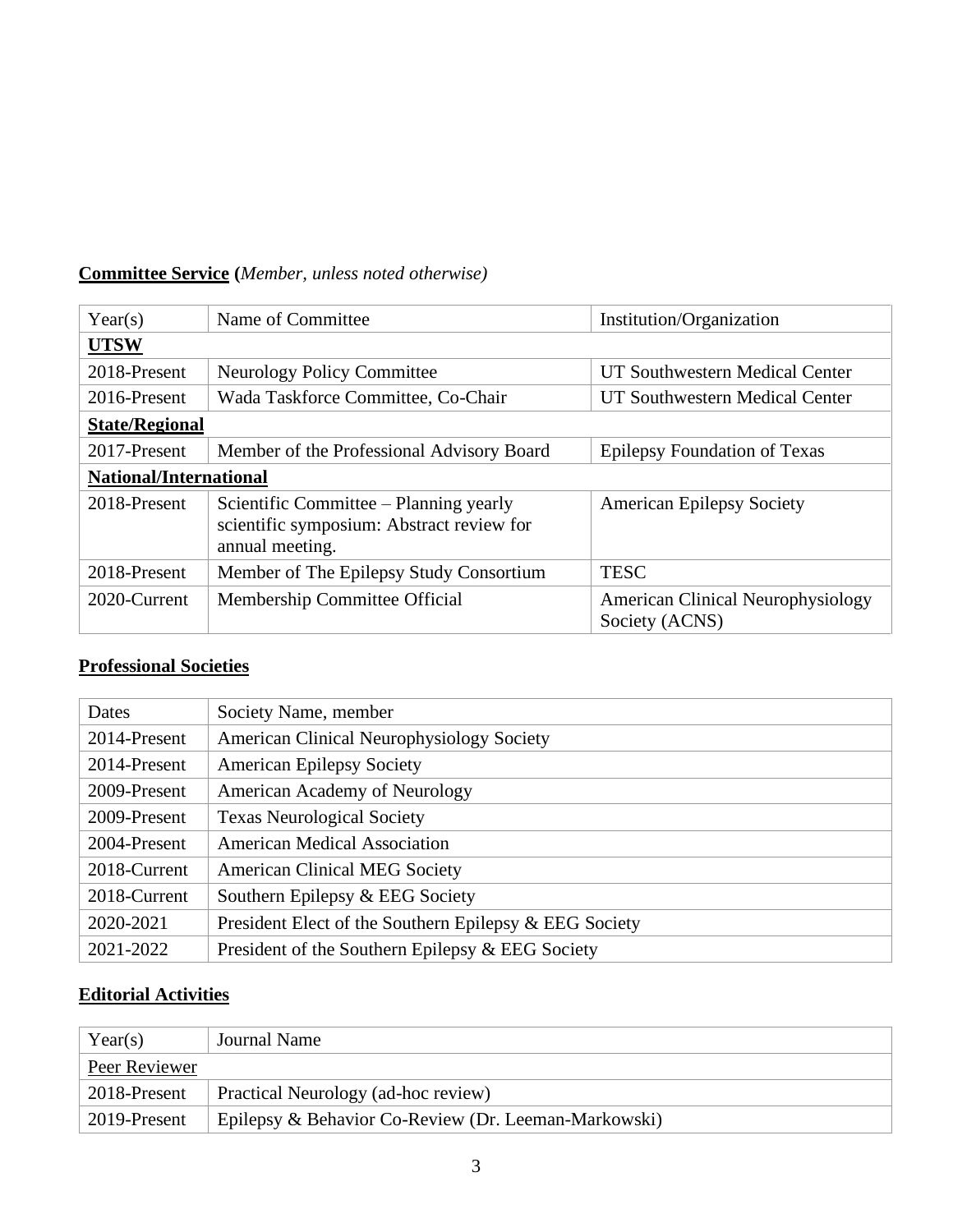# **Non-peer reviewed scientific or medical publications/materials in print or other media**

| 2020 | BERNASCONI / Imaging Biomarkers in Epilepsy. Cambridge University Press, Andrea, |
|------|----------------------------------------------------------------------------------|
|      | MD; Bernasconi, Neda, MD, PhD; Koepp, Matthias, MD, PhD, [BIBLIOGRAPHIC DATA]    |
|      | ISBN: 978-1-107-10835-6, 248 pages, hard cover.                                  |

### **Invited Lectures**

| Year(s)                       | Title                                                                                                                                | Location                                                           |
|-------------------------------|--------------------------------------------------------------------------------------------------------------------------------------|--------------------------------------------------------------------|
| Regional/Local                |                                                                                                                                      |                                                                    |
| May 15, 2020                  | <b>Interesting Epilepsy Case</b><br>Discussion/Interactive Activity for 2 <sup>nd</sup> year<br>Medical Students - Brain Course 2020 | UT Southwestern, Virtual Course                                    |
| December 9, 2019              | Epilepsy Related Comorbidities (moderator<br>with Dr. W. Curt La France)                                                             | <b>American Epilepsy Society</b><br>Annual Meeting, Baltimore, MD  |
| October 30, 2019              | Facebook Live Chat: What is Epilepsy?                                                                                                | UTSW /O'Donnell Brain Institute<br>Social Media                    |
| April 2019                    | <b>Update on New Generation Antiepileptic</b><br><b>Drugs</b>                                                                        | UTSW Epilepsy Symposium,<br>Dallas, TX                             |
| February 2019                 | Networks in Neurology & Epilepsy                                                                                                     | UTSW, Dallas, TX                                                   |
| <b>March 2018-</b><br>current | New Antiepileptic Drugs $&$ Options – Yearly<br>Lecture for Epilepsy/CNP Fellows                                                     | UTSW, Dallas, TX                                                   |
| February 2018                 | "Follow the Journey: A Road to Seizure<br>Control - First line antiepileptic drugs, CBD<br>Oil and the pre-surgical workup"          | Epilepsy Foundation of Texas,<br>Lubbock, TX                       |
| August 2015                   | "Transcranial Magnetic Stimulation in<br>Preoperative Language Mapping"                                                              | Grand Rounds, UT Health Science<br>Center, San Antonio, TX         |
| April 2015                    | "Case Presentation & Studies in Cortical<br>Stimulation Mapping of Language"                                                         | Grand Rounds, UT Health Science<br>Center, San Antonio, TX         |
| March 2015                    | "Post-infectious Epilepsy"                                                                                                           | Southern Epilepsy & EEG Annual<br>Meeting                          |
| December 2011                 | "Concentric Sclerosis of Balo"                                                                                                       | Chairman's Conference, UT<br>Health Science Center,<br>Houston, TX |
| December 2011                 | Clinical Case Presentation: "Review of<br>neuroinflammatory & demyelinating<br>conditions"                                           | Grand Rounds, UT Health Science<br>Center, Houston, TX             |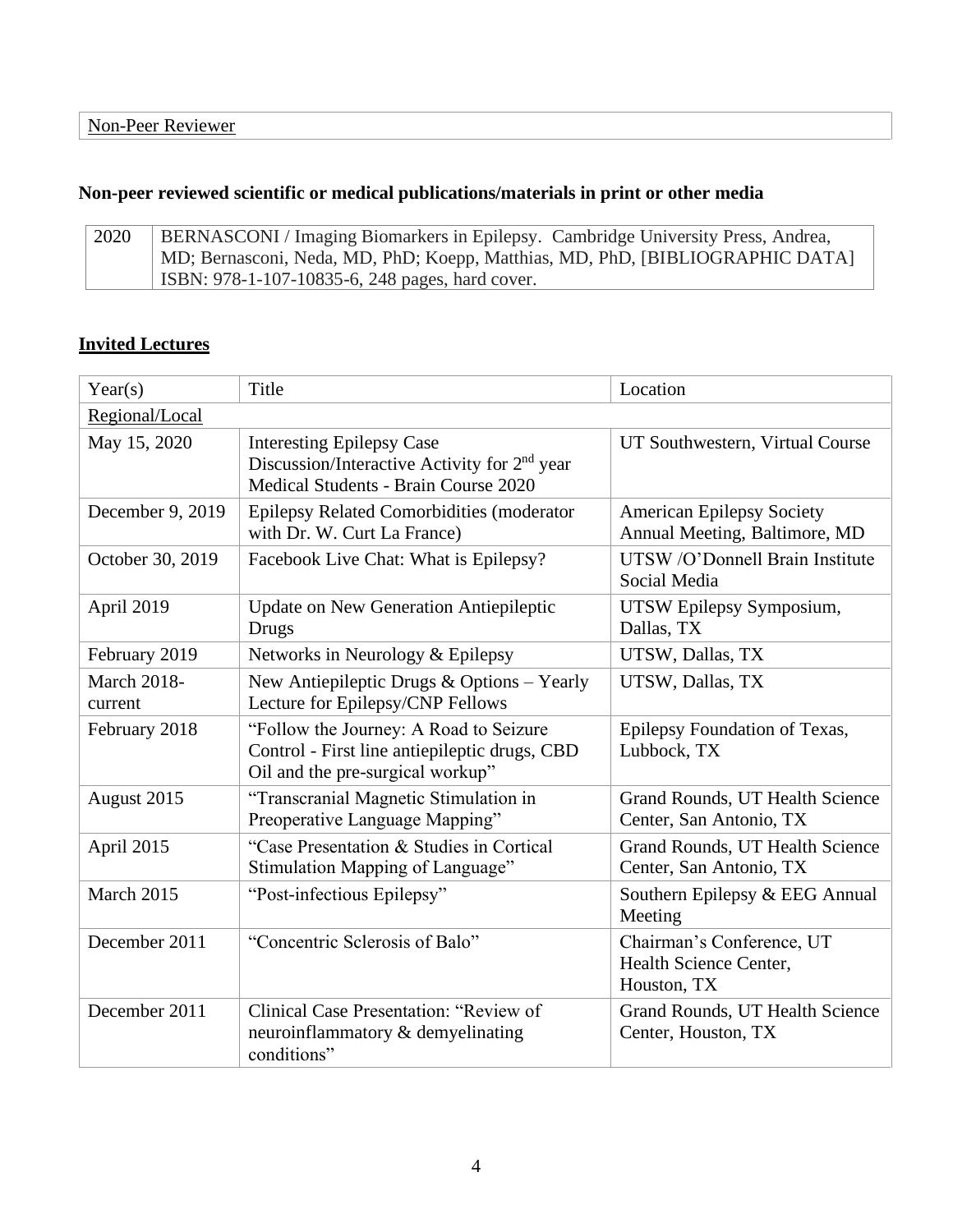### **Service to the Community**

| Year(s)      | Role                                                                                                                                                                            | Organization or institution                                                 |
|--------------|---------------------------------------------------------------------------------------------------------------------------------------------------------------------------------|-----------------------------------------------------------------------------|
| 2020-Present | Mentorship and Volunteer Talks for Minority Pre-<br><b>Medical Students</b>                                                                                                     | <b>UNT Minority Association</b><br>for Pre-Medical Students,<br>(MAPS)      |
| 2019-Present | "Gotcha Covered" Mentor Program for Minority First<br>Year Medical Students at UTSW                                                                                             | <b>UTSW Office Student</b><br>Diversity and Inclusion<br>(Dr. Dawn Cureton) |
| 2018-Present | UTSW Medical Student Admissions Interviewer                                                                                                                                     | <b>UTSW</b>                                                                 |
| 2018-Present | Cornell Alumni Ambassador – Undergraduate Candidate<br>Interviewer, mentorship, volunteer and recruitment<br>activities.                                                        | Cornell University                                                          |
| 2017-Present | Member of the Professional Advisory Board -Assist in<br>planning activities for the non-profit organization to raise<br>funds and raise awareness for epilepsy in the community | Epilepsy Foundation of<br>Texas                                             |

### **Bibliography**

# **Scientific or medical publications/materials in print or other media**

|    | Alick S, Szabo CA. The Importance of Video EEG Monitoring in the EMU: Case studies        |
|----|-------------------------------------------------------------------------------------------|
|    | highlighting the limitations of various EEG modalities. Journal of the Texas Neurological |
|    | Society, Winter 2016.                                                                     |
| 2. | Doyle A, Alick S. How to choose the right Antiepileptic Drug for your patient. Practical  |
|    | Neurology. 10/2018.                                                                       |
| 3. | Disney star's death shows it's time to end the epilepsy stigma. Sasha Alick, MD           |
|    | July 18, 2019. UT Southwestern Medical Center/O'Donnell Brain Institute and social media  |
|    |                                                                                           |

# **Clinical Studies**

| Principal Investigator, "A Randomized, Double-blind, Placebo-controlled, Multicenter<br>Study to Evaluate the Safety, Tolerability and Efficacy of XEN1101 as Adjunctive Therapy<br>in Focal-onset Epilepsy" 2019                                                                                                                                                                               |
|-------------------------------------------------------------------------------------------------------------------------------------------------------------------------------------------------------------------------------------------------------------------------------------------------------------------------------------------------------------------------------------------------|
| Principal Investigator, "Efficacy and Safety of Eslicarbazepine Acetate as First Add-on to<br>Levetiracetam or Lamotrigine Monotherapy or As Later Adjunctive Treatment for Subjects<br>with Uncontrolled Partial-onset Seizures: A Multicenter, Open-label, Non-randomized<br>Trial," Protocol SEP093-701, Sunovion Pharmaceuticals Inc. Activated 09/2018. Closed to<br>enrollment in 9/2019. |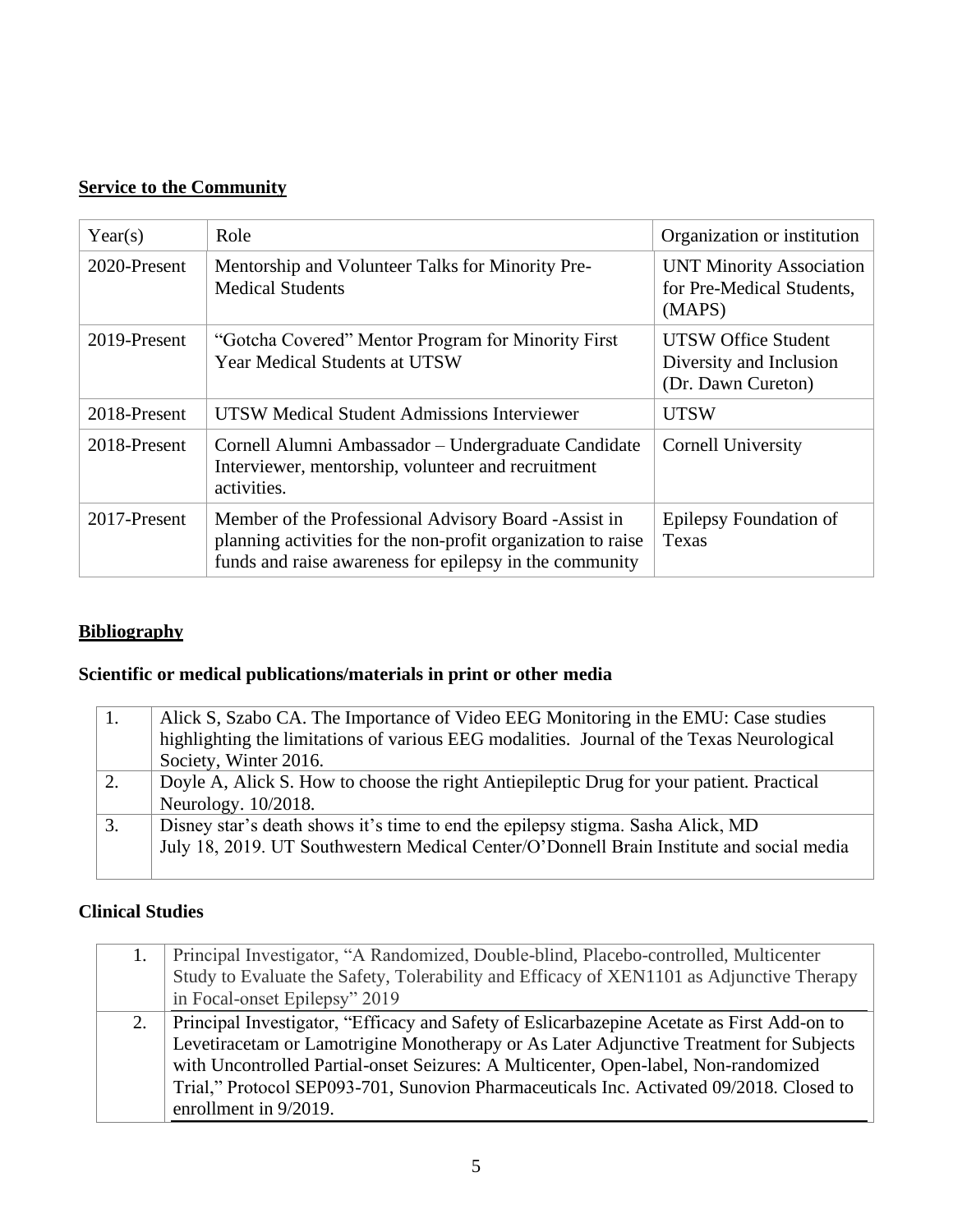| 3   | Co-Investigator, "Multicenter 1-year Observational Study of Patients Who Are Initiating  |
|-----|------------------------------------------------------------------------------------------|
|     | Brivaracetam," Protocol EP0088, UCB Biopharma SPRL, activated: 9/2017                    |
| 4.  | Co-Investigator, "Impact of Physical Activity on the Quality of Life in Patients with    |
|     | Epilepsy." STU 052016-060. 08/2016-08/2018                                               |
| 5.  | Co-Investigator, "Study of Staccato Alprazolam (STAP-001) in Subjects with Epilepsy with |
|     | a Predictable Seizure Pattern."                                                          |
| 6.  | Co-Investigator, "RNS System Post-Approval Study in Epilepsy", Protocol NP10012,         |
|     | NeuroPace, Inc., activated: 6/16.                                                        |
| 7.  | Co-Investigator, "A Randomized, Double-Blind, Placebo-Controlled, Dose Finding Study to  |
|     | Evaluate the Efficacy and Safety of Padsevonil As Adjunctive Treatment of Focal-Onset    |
|     | Seizures in Adult Subjects with Drug-Resistant Epilepsy."                                |
| 8.  | Co-Investigator, "Abnormal Neurological Tissue using Robotic Neuroblate system           |
|     | (LAANTERN) Prospective Registry."                                                        |
| 9.  | Co-Investigator, "Assessment of Clinical and Imaging Findings in Patients with Epilepsy  |
|     | and Mass Lesions of the Brain."                                                          |
|     | Co-Investigator, Evaluation of Magnetoencephalography Protocols and Software             |
| 10  | Co-Investigator, "A Randomized, Double-Blind, Placebo-Controlled, Phase 2 Study          |
|     | Exploring the Efficacy, Safety, and Tolerability of Natalizumab (BG00002) as Adjunctive  |
|     | Therapy in Adult Subjects With Drug-Resistant Focal Epilepsy." Protocol EP201,           |
|     | activation pending.                                                                      |
| 11. | Co-Investigator, "Multicenter, Open-Label Study to Evaluate the Efficacy and Safety of   |
|     | Perampanel as Monotherapy or First Adjunctive Therapy in Subjects With Partial Onset     |
|     | Seizures With or Without Secondarily Generalized Seizures or With Primary Generalized    |
|     | Tonic-Clonic Seizures." Protocol E2007-G000-410, activation pending.                     |
| 12. | Co-Investigator, "Biomarkers of epilepsy surgery outcomes related to stereo-EEG          |
|     | evaluations."                                                                            |

# **Abstracts and Submitted Works**

| 1.               | "Patient selection and outcomes of placement of the Neuropace Responsive                        |
|------------------|-------------------------------------------------------------------------------------------------|
|                  | Neurostimulator for the treatment of intractable epilepsy: a single center experience"          |
|                  | poster presentation at the American Academy of Neurology 71st Annual Meeting,                   |
|                  | May 4 to May 10, 2019                                                                           |
| 2.               | "Level Four Epilepsy Center Experience with Stereo-electroencephalography" poster               |
|                  | presentation at the American Academy of Neurology 71st Annual Meeting, May 4 to                 |
|                  | May 10, 2019 in Philadelphia, PA.                                                               |
| $\overline{3}$ . | Podkorytova I, Ding K, Agostini M, Alick S, Das R, Dave H, Dieppa M, Harvey J,                  |
|                  | Hays R, Lega B, Zepeda R, Perven G. Stereo-EEG extra operative electrical cortical              |
|                  | stimulation protocol for seizure induction. American Clinical Neurophysiology                   |
|                  | Society Meeting, Las Vegas Nevada. February 2019.                                               |
| $\overline{4}$ . | Podkorytova I, Perven G, Ding K, Agostini M, Hays R, Alick S, Dieppa M, Das R,                  |
|                  | Dave H, Harvey J, Zepeda R, Lega B. Level four epilepsy center experience with                  |
|                  | stereo-electroencephalography. Texas Neurological Society, Austin Texas. February               |
|                  | 2019.                                                                                           |
| 5.               | Alick S, Yetkin Z, Mendehlson D, ONeill T. The effect of cortical dysplasia on the              |
|                  | brain activation and white matter tracts in patients with epilepsy (Abstract). 13 <sup>th</sup> |
|                  | European Congress on Epileptology (ECE), Vienna, Austria. August 29, 2018.                      |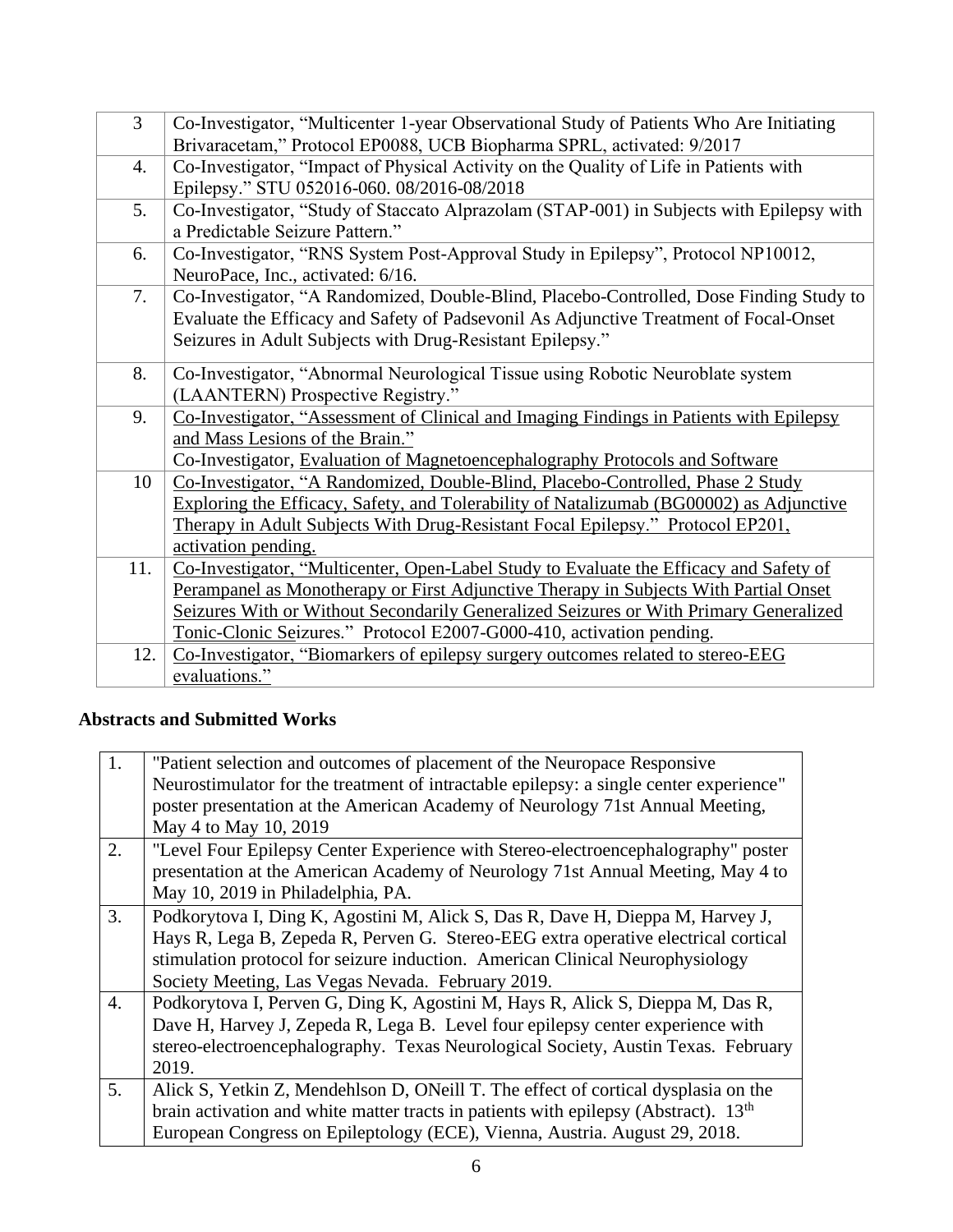| 6.  | Alick S, Yetkin Z, Mendehlson D, ONeill T. fMRI of hippocampal activation on<br>individual basis in patients with intractable epilepsy. $13th$ European Congress on<br>Epileptology (ECE), Vienna, Austria. August 29, 2018                                                                                                                                                                                                                        |
|-----|----------------------------------------------------------------------------------------------------------------------------------------------------------------------------------------------------------------------------------------------------------------------------------------------------------------------------------------------------------------------------------------------------------------------------------------------------|
| 7.  | Alick S, Morgan L. TBC1D24 Gene Mutations: Two Brothers with Novel<br>Phenotypic Presentations (Abstract). American Epilepsy Society 2016 Annual<br>Meeting, December 5, 2016.                                                                                                                                                                                                                                                                     |
| 8.  | Lindstrom W, Alick S. Beyond the MRI: Case Based EEG Primer for the<br>Neuroradiologist with MR Correlation of Findings (Abstract). American Society of<br>Neuroradiology 54 <sup>th</sup> Annual Meeting, Washington D.C., May 23-26, 2016.                                                                                                                                                                                                       |
| 9.  | Irina Podkorytova, Bradley Lega, Ryan Hays, Mark Agostini, Sasha Alick, Rohit<br>Das, Hina Dave, Marisara Dieppa, Kan Ding, Alexander Doyle, Jay Harvey, Rodrigo<br>Zepeda, Ghazala Perven. Stereo-EEG seizure localization in patients with medically<br>intractable focal epilepsy associated with schizencephaly. Poster presentation,<br>American Academy of Neurology 72nd Annual Meeting, April 25, 2020, Toronto,<br>ON, Canada - accepted. |
| 10. | Sasha Alick, Ghazala Perven, Kan Ding, Mark Agostini, Ryan Hays, Bradley Lega,<br>Rodrigo Zepeda, Irina Podkorytova. Secondary bilateral synchrony triggered by<br>insula stimulation. Poster presentation, 2020 Annual ACNS meeting, February 8,<br>2020, New Orleans, LA                                                                                                                                                                         |
| 11. | Irina Podkorytova, Ryan Hays, Kan Ding, Mark Agostini, Sasha Alick, Rohit Das,<br>Hina Dave, Marisara Dieppa, Alexander Doyle, Jay Harvey, Bradley Lega, Rodrigo<br>Zepeda, Ghazala Perven. Stereo-EEG extra operative electrical cortical stimulation of<br>mesial temporal structures. Poster presentation, 2020 Annual ACNS meeting,<br>February 8, 2020, New Orleans, LA                                                                       |
| 12. | Irina Podkorytova, Ghazala Perven, Mark Agostini, Sasha Alick, Hina Dave,<br>Marisara Dieppa, Kan Ding, Alexander Doyle, Ryan Hays, Jay Harvey, Bradley<br>Lega, Rodrigo Zepeda, Rohit Das.<br>Stereo-EEG seizure localization in patients with temporal lobe epilepsy, non-lesional<br>MRI and normal PET. Poster presentation, American Epilepsy Society 73rd Annual<br>Meeting, December 8, 2019. Baltimore, MD                                 |
| 13. | Irina Podkorytova, Ryan Hays, Kan Ding, Mark Agostini, Sasha Alick, Rohit Das,<br>Hina Dave, Marisara Dieppa, Jay Harvey, Bradley Lega, Rodrigo Zepeda, Ghazala<br>Perven.<br>Stereo-EEG seizure localization in patients with non-lesional MRI and unilateral<br>temporal lobe hypometabolism on PET. Poster presentation, 12th International<br>Epilepsy Colloquium, May 26, 2019, Lyon, France                                                  |
| 14. | Irina Podkorytova, Ryan Hays, Kan Ding, Mark Agostini, Sasha Alick, Rohit Das,<br>Hina Dave, Marisara Dieppa, Jay Harvey, Bradley Lega, Rodrigo Zepeda, Ghazala<br>Perven.<br>Stereo-EEG seizure localization in patients with non-lesional MRI and unilateral<br>temporal lobe hypometabolism on PET. Poster presentation, 12th International<br>Epilepsy Colloquium, May 26, 2019, Lyon, France                                                  |